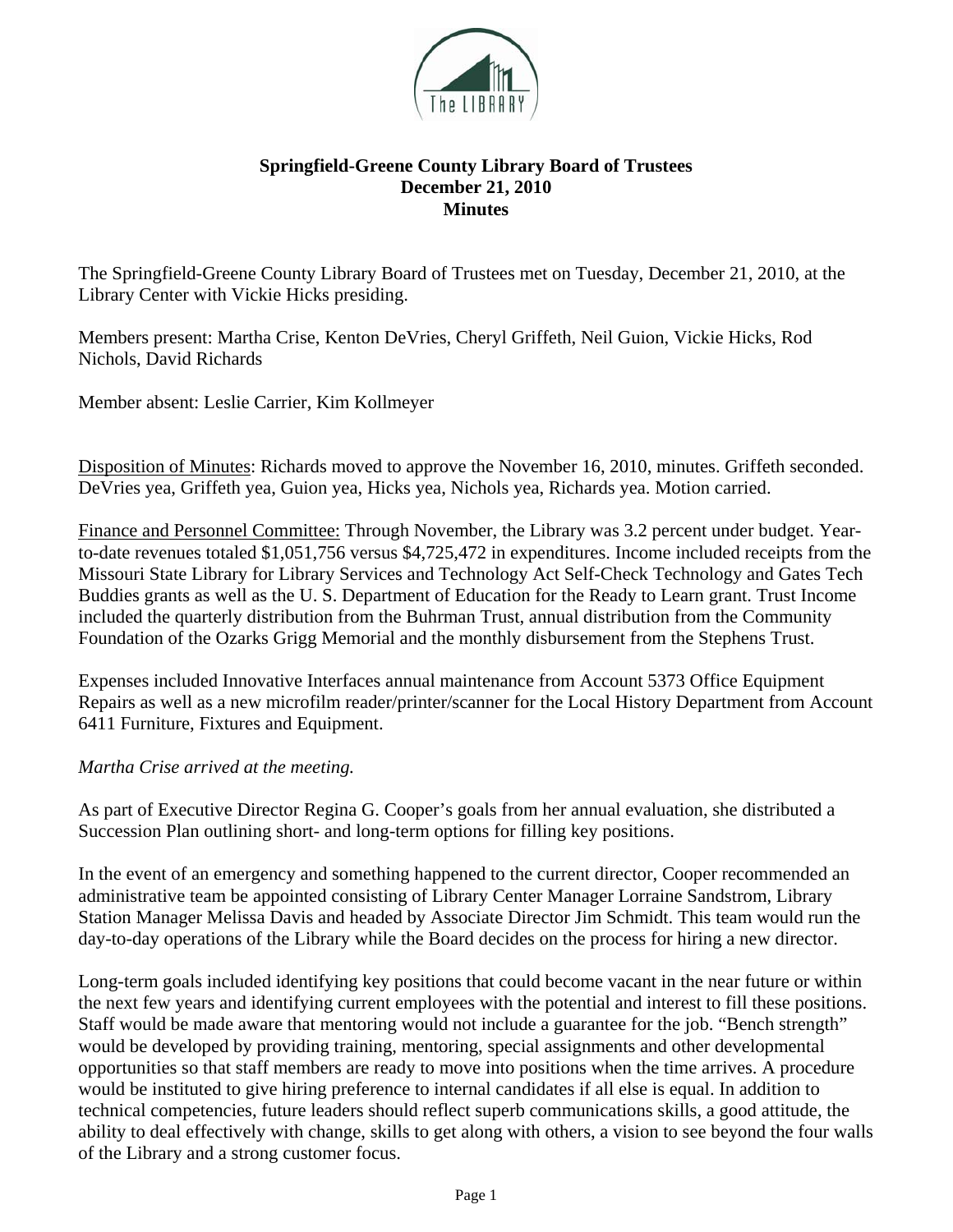Administrative Staff will be asked to submit key characteristics needed for a replacement for their positions and to speculate on what their position should look like in five years.

It was the consensus of the Board to accept the Succession Plan as presented.

Buildings and Grounds Committee: The committee did not meet in December; however, Cooper sent an e-mail update. New roller shades were installed on the Ash Grove Branch storefront windows, completing the branch's revitalization project. The maintenance staff repaired outside lights at the Library Center, Library Station and Brentwood Branch in order to have maximum light around the buildings during the winter months.

Programs, Services and Technology Committee: Circulation in November decreased 4.9 percent with 304,537 materials circulating systemwide. Total branch traffic decreased 3.4 percent with 147,653 patron visits. Systemwide, 1,263 groups used the meeting rooms with an attendance of 10,693. There were 414,487 searches from remote use of the Library's electronic products. The Web server recorded a total of 1,417,916 page views by 76,091 visitors during November.

Report of the Director: Cooper reported Board President Vickie Hicks made a presentation to the Friends of the Library at their holiday party to thank them for all their work in raising funds for the Library. A poster was presented listing "Benchmarks & Milestones" through the years for display at the sorting building. Also, bookmarks were distributed with the milestones and remarks from board members after hearing about the success of the Friends' fall sale.

The Holiday Store organized by the Between Friends gift shop had record sales of more than \$7,200. Approximately \$3,900 in profits from the Holiday Store will help fund the District's summer reading program.

As part of the KTTS Christmas Crusade, one person requested a membership to the Library, and the Library was able to meet that need.

The Jordan Valley Community Health Center and the Springfield-Greene County Health Department WIC Clinic invited the Library to partner with them in serving their patients and visitors. The Community Health Center had some federal grant funds to remodel an area to house the Library, which would include the collection already at the WIC Clinic as well as additional health-related materials and a self-check machine. The Library is submitting an LSTA grant for funding to hire a librarian.

The Library District joined the City of Springfield, Greene County, Springfield Public School District and City Utilities to host the local legislative delegation at a breakfast. Information was presented about how state budget cuts affect our community. This was a good opportunity to meet the new legislators and provide them with useful input when they consider legislation. Vickie Hicks presented the Library's portion of the presentation.

Board Education: Project Historian Brian Grubbs gave an overview of the Community & Conflict digitization project. Community & Conflict: The Impact of the Civil War in the Ozarks began in 2007 as part of a Library Services and Technology Act Digital Imaging Grant funded by the Institute of Museum and Library Services and coordinated by the Missouri State Library. Nineteen contributing collections will be included in the project by the conclusion of the current grant period ending on January 31, 2011. Through a cost-share grant with the National Park Service, a "Virtual Museum" will be developed that will feature multi-media components. Narrative will be provided by Dr. William Piston, a Missouri State